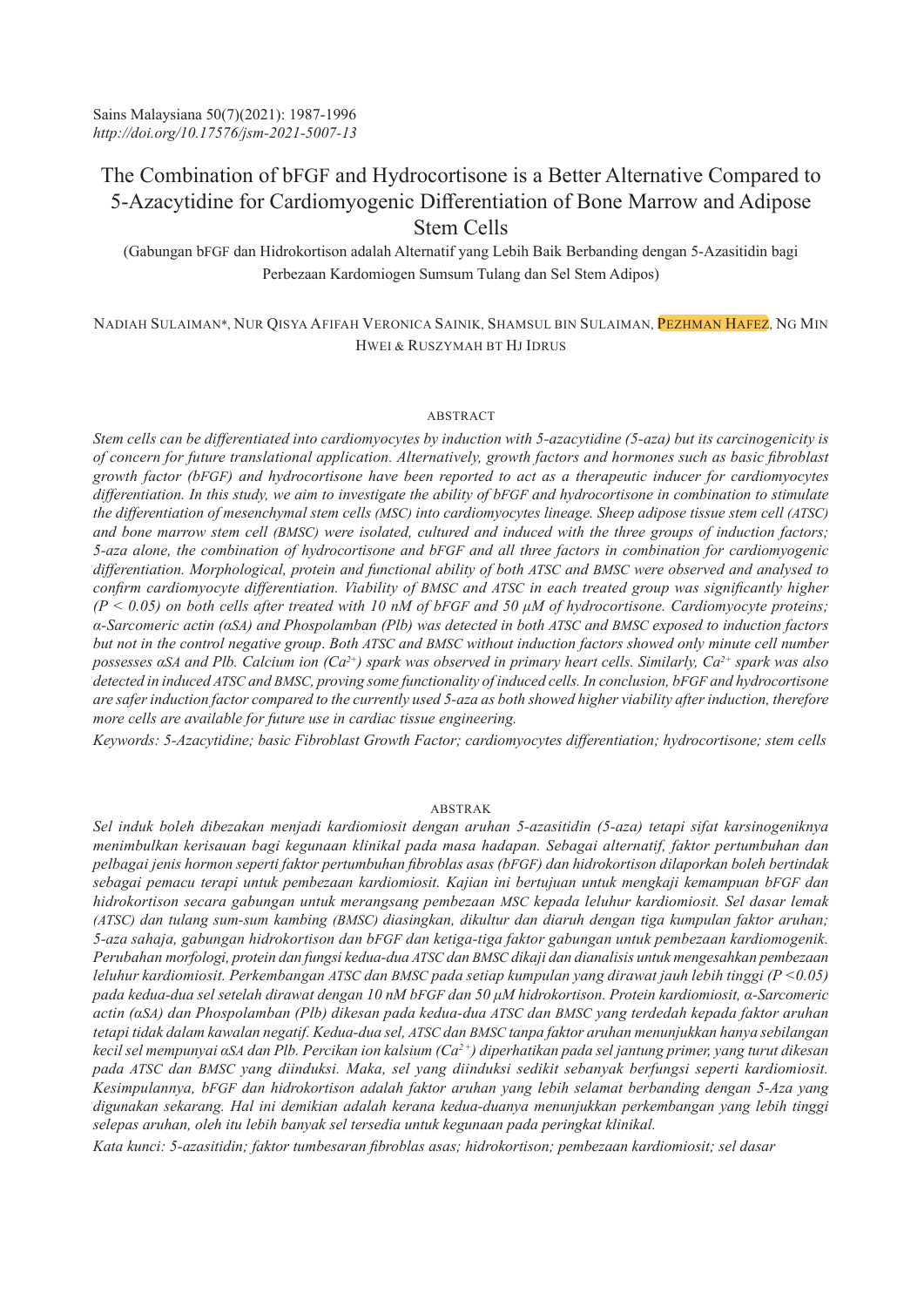# **INTRODUCTION**

World Health Organization (WHO) reported that almost 30% or 17.3 million of all global deaths were caused by cardiovascular diseases (Kaptoge et al. 2019). There are a variety of treatment practices in dealing with heart diseases. Unfortunately, current applied treatment regime such as pharmacological treatment and interventional approaches were focusing on slowing the progression of the disease rather than curing the disease entirely (Leon 2015; Ludman 2018; Ogawa et al. 2019).

The heart initially coined as a terminally differentiated organ due to its limited to none self-renewal ability (Steinhauser & Lee 2011). The perception has now changed when a population of cardiac stem cells were discovered (Zhang et al. 2015). When myocardial infarction or heart attack occurs, this would lead to death of cardiomyocytes. To compensate the loss of cardiomyocytes, the heart will undergo hypertrophy where the surviving cells size increase with no or limited increase in cell numbers (Peter et al. 2016). Hypertrophy however, could not heal the heart as the increase in cell size does not increase the pumping ability of the heart.

Hence, alternative source of cardiomyocytes are in need to replace the cardiomyocytes loss after infarction. Injected stem cells were shown to localize the diseased area of the heart and in part manage to restore the heart function (Segers & Lee 2008). Unfortunately, reports on the effectiveness of injected stem cells for myocardial infarction treatments are non-definitive and more clinical trials are still on-going (Clifford et al. 2012). Additionally, calcification that occurred with the use of unselected bone marrow stem cells and loss of delivered stem cell at early phase contribute to the non-favourable outcome of injected stem cells (Yoon et al. 2004). Presumably, more positive outcome is expected from the use of stem cells which was induced to cardiomyocytes *in vitro* before *in vivo* application.

Various studies described the capability of mesenchymal stem cells to differentiate into various types of cells, including cardiomyocytes. Mesenchymal stem cells could be obtained from various tissues e.g. bone marrow, adipose tissue and dermal tissue, thus offers numerous sources of donor cell for heart regeneration (Steinhauser & Lee 2011). A DNA methyltransferase inhibitor, 5-azacytidine (5-aza), has been widely for cardiomyogenic differentiation (Stern-Straeter et al. 2014). 5-azacytidine is commonly used as an anti-cancer drug where the mechanism of action focusses on the arrest of cell cycle and cause apoptosis (Li et al. 2016). As deoxy derivatives that could potentially cause mutation, safety issues of 5-aza as a cardiomyogenic differentiation agent in future translational application are of concern (Kelecsényi et al. 2000). A collection of alternative methods had been applied to induce mesenchymal stem cells (MSCs) into cardiomyocytes lineage, including the

use of growth factors (Kawai et al. 2004), co-culture with primary cardiomyocytes (Choi et al. 2010) and more interestingly the use of herbs like Dan-shen root (Li et al. 2011).

In finding an alternative to 5-aza, the use of factors that influence the cardiomyogenic differentiation of MSCs during embryogenesis was explored. Factors such as fibroblast growth factor (FGF), bone morphogenetic proteins (BMPs) and the Wnt proteins are known to play significant role in cardiogenesis (Brade et al. 2013). Basic fibroblast growth factor (bFGF) is a potent proliferative agent for MSCs and was proven to direct MSCs migration (Colenci et al. 2014). The benefit of using corticosteroid in the treatment of myocardial infarction and its cardioprotective effect are of interest (Giugliano et al. 2003). Hydrocortisone is an agent of stress hormone produced by the adrenal gland and was reported to stimulate the multipotency of MSCs and enhances proliferation of cardiomyocytes *in vitro* (Shipunova et al. 2013). Therefore, we were looking into the synergetic effect of both bFGF and hydrocortisone in differentiating MSCs into cardiomyocytes.

# MATERIALS AND METHODS

#### CELLS ISOLATION AND CULTURE

The use of animals was according to the approval by the Animal Care and Use Committee (UKMAEC) PP/ FISIO/2009/RUSZYMAH/29-APRIL/260-MAY-2009- DECEMBER-2010 at Universiti Kebangsaan Malaysia. Bone marrows were collected from sheep iliac crest and subjected to Ficoll-Hypaque (Amersham Biosciences, Uppsala, Sweden) density gradient centrifugation to harvest the peripheral blood mononuclear cells as described (Zhao et al. 2012). Cell pellets collected were cultured in 6-well plate and incubated in  $5\%$  CO<sub>2</sub> incubator at 37 °C. Sheep adipose tissues were collected and digested with 0.075% Collagenase Type I (Worthington Biochemical Corp., Freehold, NJ). Cell Strainer (100 µm) (Fisher Scientific, Pittsburgh, USA) was used to separate debris after digestion. Liquidized samples were then centrifuged at 6000 rpm for 5 min at 37  $\degree$ C to collect the cell pellets and resuspended with buffer solution. The cells were plated in 6-well plate and incubated in  $5\%$  CO<sub>2</sub> incubator at 37 °C. Heart was collected from sheep and 1 cm3 block of the left ventricle heart tissue was cut out. Samples were minced and subjected to digestion with 0.075% Collagenase Type I and centrifuged at 6000 rpm for 5 min at 37 °C. Pellets were resuspended with culture medium (Iscove's Modified Dulbecco's Medium (IMDM) (Gibco/BRL, Bethesda, MD) supplemented with 10% fetal bovine serum (FBS) (Invitrogen, Carlsbad, CA), 2% HEPES (Invitrogen, Carlsbad, CA), 1% antibioticantimitotic (Invitrogen, Carlsbad, CA), 1% GlutaMAX™-I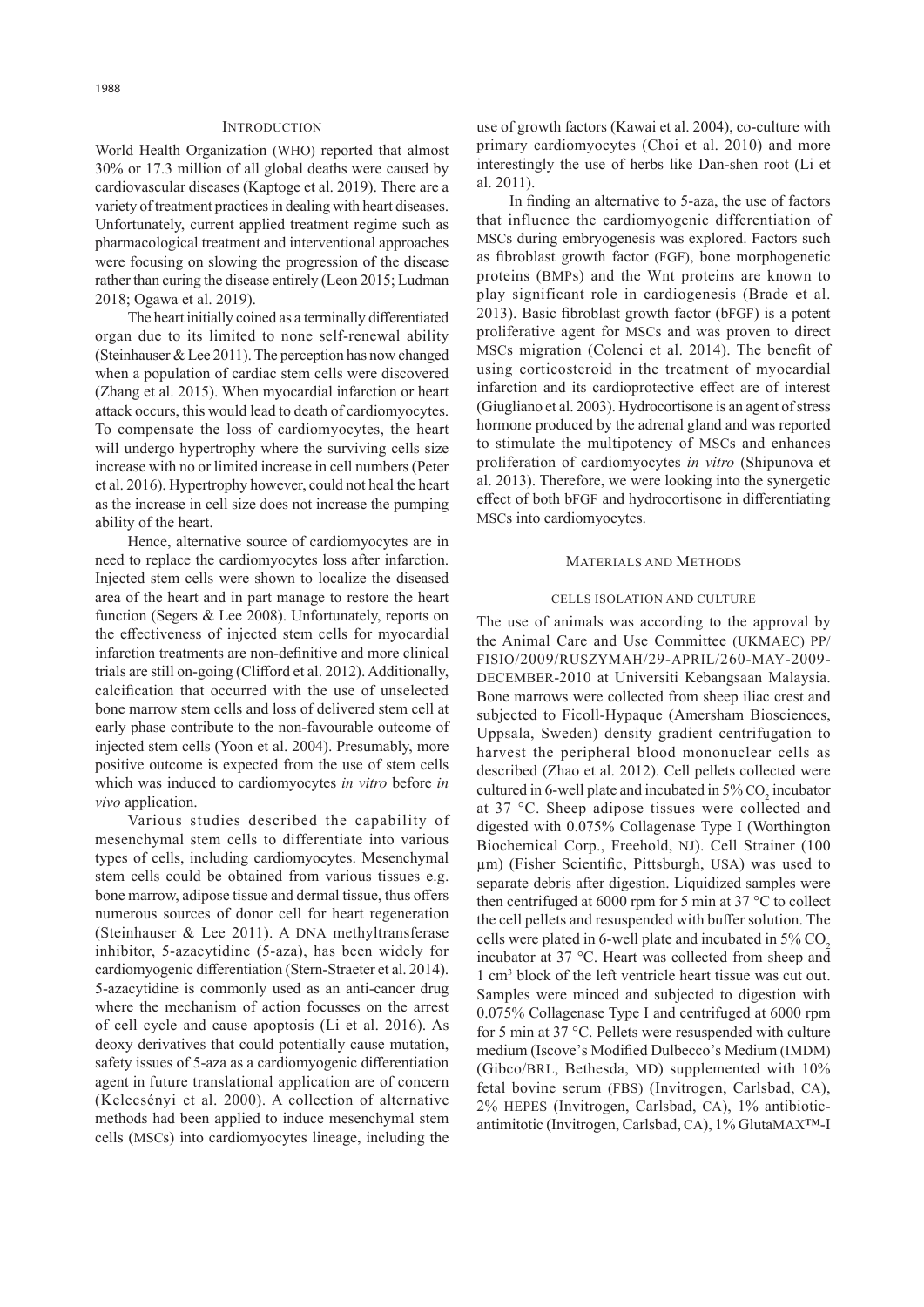(Gibco/BRL, Bethesda, MD) and 1% L-Ascorbic acid (SigmaAdrich, Ontario, CA). The cells were plated in 6-well plate and incubated in 5%  $CO_2$  incubator at 37 °C.

#### EXPERIMENTAL DESIGN

The cells were subjected to induction factors exposure for only 24 h. Cells were assigned to four groups, as follows: Group 1: Control or Untreated group; Group 2: Treated group with 5 μM of 5-azacytidine; Group 3: Treated group with 10 nM of bFGF and 50 μM of hydrocortisone; Group 4: Treated group with 5 μM of 5-azacytidine, 10 nM of bFGF and 50 μM of hydrocortisone.

All induction factors were purchased from Sigma-Aldrich. All culture plate medium was changed to culture medium without induction factors after 24 h. Cells from each group were observed for morphological changes and cultured to confluency for further analysis.

# CELL VIABILITY ASSAY

Viability of both experimented tissue samples (ATSC and BMSC) at every passage (P1- P3) was measured *via* Trypan blue exclusion method using a haemocytometer.

# IMMUNOCYTOCHEMICAL STAINING

BMSC and ATSC at 70-80% confluency in 8-well chamber slide were used. Both cells were rinse with PBS twice and fixed with 4% paraformaldehyde (SigmaAdrich, Ontario, CA) for 10 min. The cells were incubated with the primary antibody monoclonal α-sarcomeric actin antibody (Abcam cat#ab7799) and monoclonal phospholamban antibody (Abcam cat#ab2865)) at 4 °C for overnight. Next, the secondary antibody (rabbit IgG anti-mouse conjugated with fluorescein isothiocyanate (FITC) (Millipore cat#AP160)) was added and incubated for 1 h at room temperature. After washing, 4›,6-diamidino-2 phenylindole (DAPI) (Invitrogen, Carlsbad, CA) was added and incubated for 30 min. The slide was observed under a confocal microscope.

# CALCIUM IMAGING

Cells were cultured in Wilco dishes (Willco Wells B.V., Amsterdam, NL) and once appropriate density was achieved, medium was discarded. Cells were washed with PBS three times before Bovine Serum Albumin (BSA) (SigmaAdrich, Ontario, CA) was added to assist with dye mixing. A total 5 μM of FluoroPure grade fluo-3 AM (Invitrogen, Carlsbad, CA) was loaded into the culture dish and incubated for 30 min at 37 °C in the dark. The cells were washed with PBS three times. The dish was filled with calcium-free/phenol red-free medium (Gibco/BRL, Bethesda, MD) and  $1.25 \text{ mM }$  CaCl<sub>2</sub> (Fluka Chemical Corp., Milwaukee, USA) followed by image recording

using confocal microscope. Calcium sparks were then analysed through Spark Master Plugin in the ImageJ software (https://imagej.nih.gov/ij/) using captured images.

#### STATISTICAL ANALYSIS

Data are presented as mean  $\pm$  Standard Error of Mean (SEM). Statistical analyses were performed with SPSS v15.0 software. Statistical significance was evaluated using one-way ANOVA and a Post Hoc t-Test among each group. The differences with values less than 0.05 (*P*-value < 0.05) were considered statistically significant.

# **RESULTS**

# MORPHOLOGICAL OBSERVATION

The ATSC and BMSC cultures comprised of fibroblastlike spindle-shape cells and large triangular- or star-shape cells (Figure 1). The cells were grown to confluency at primary passage (P0). After 24 h of seeding at (P1), followed with induction treatment for 24 h, there were no apparent morphological changes observed in all treated groups of ATSC. Cells from subsequent passaging (P2 and P3) do not exhibit any evident of morphological differences as previous passage. BMSC on the other hand consists mostly of fibroblast-like spindle-shape cells (postinduction) (Figure 1). To obtain a more homogenous cell population, exposure to induction medium were done at P1, 24 h after seeding for 24 h. There were no noticeable morphological changes after the treatment throughout P1 and subsequent P2 and P3 cultures. Left ventricular heart tissues were known to harbor more cardiomyocytes. After tissue digestion, cells collected from left ventricular heart tissue were plated and cultured to confluency at P0 to be use as positive control. The plated cells viewed were morphologically polygonal with various sizes (Figure 1).

#### CELLS VIABILITY

Viability of both experimented tissue samples (ATSC and BMSC) at P1 until P3 were monitored as it shows the cells potential to be manipulated *in vitro*. Viability was accessed by Trypan blue exclusion test of cell viability. Independent t-test was done to compare the viability of ATSC and BMSC in all treated groups versus passage performed (Figure 2). At passage 1, the viability of BMSC (Figure  $2(a)$ ) and ATSC (Figure  $2(b)$ ) in each treated group showed significantly higher viability ( $P < 0.05$ ) with 10 nM of bFGF and 50 μM of hydrocortisone as compared to cells treated with only 5 μM of 5-azacytidine.

# EXPRESSION OF CARDIAC PROTEINS

The positive-stained cells with antibody  $\alpha$ -Sacromeric actin  $(\alpha SA)$  and phospholamban (Plb) were seen as green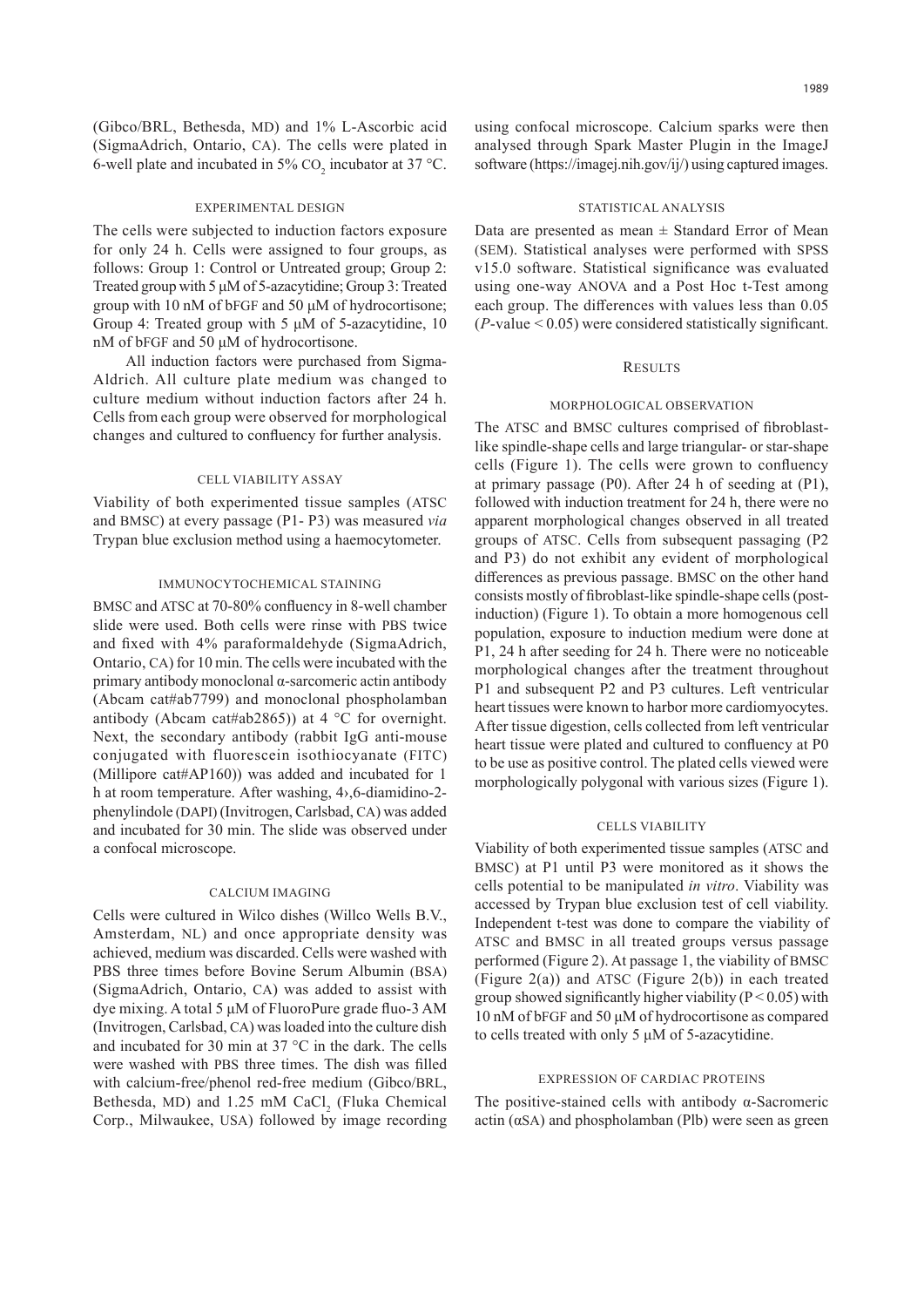with blue nucleus (FITC conjugated secondary antibody gave green florescence with nuclei staining using DAPI gave blue florescence). All treated groups of both ATSC and BMSC showed positive expression of αSA and Plb (Figure 3(a)). Quantitative analysis shows higher PLB and αSA expression were observed in all induced BMSC than control BMSC. Whereas both proteins expression in induced ATSC does not differ significantly from the control ATSC (Figure 3(b)).

# CALCIUM SPARKS DETECTED

Control and treated ATSC and BMSC were further analysed through the use of fluorescent dye for measurement of intracellular free calcium concentration  $([Ca<sup>2+</sup>]$ . The ability of cells to uptake extracellular calcium ion was monitored to identify its similarity with native cardiomyocytes where calcium ions are crucial in the cells beating (Figure 4). The calcium sparks were recorded through Spark Master Plugin in the ImageJ Program. Calcium spark is a brief, localized increase of myoplasmic Ca<sup>2+</sup> detected through Ca<sup>2+</sup> indicator such as fluo-3 that bound to  $Ca^{2+}$  and fluoresce. Observation on calcium spark of ATSC and BMSC induced with bFGF and hydrocortisone showed the presence of calcium spark at several locations in some induced cells as in Figure 4. Boxed areas showed the location of calcium sparks detected on cells that correlate to the surface plot shown. Extracellular level of calcium ion is low in cardiomyocytes in comparison with ATSC and BMSC even though the same amount of  $1.26 \text{ mM of } CaCl<sub>2</sub>$  was introduced in culture right before imaging were done.



FIGURE 1. Morphology comparison of primary cells at day 3 in culture of the cells at P1. ATSC and BMSC exhibit similar number and morphology of fibroblastic shaped cells (white arrow) 24 h after treatment at day 3 in culture of the cells at P1. Cardiomyocytes act as a positive control was imaged at day 3 of the cells at P1 observed to have triangular or star-shaped cells (black arrow) [Scale Bar =  $250 \mu m$ ]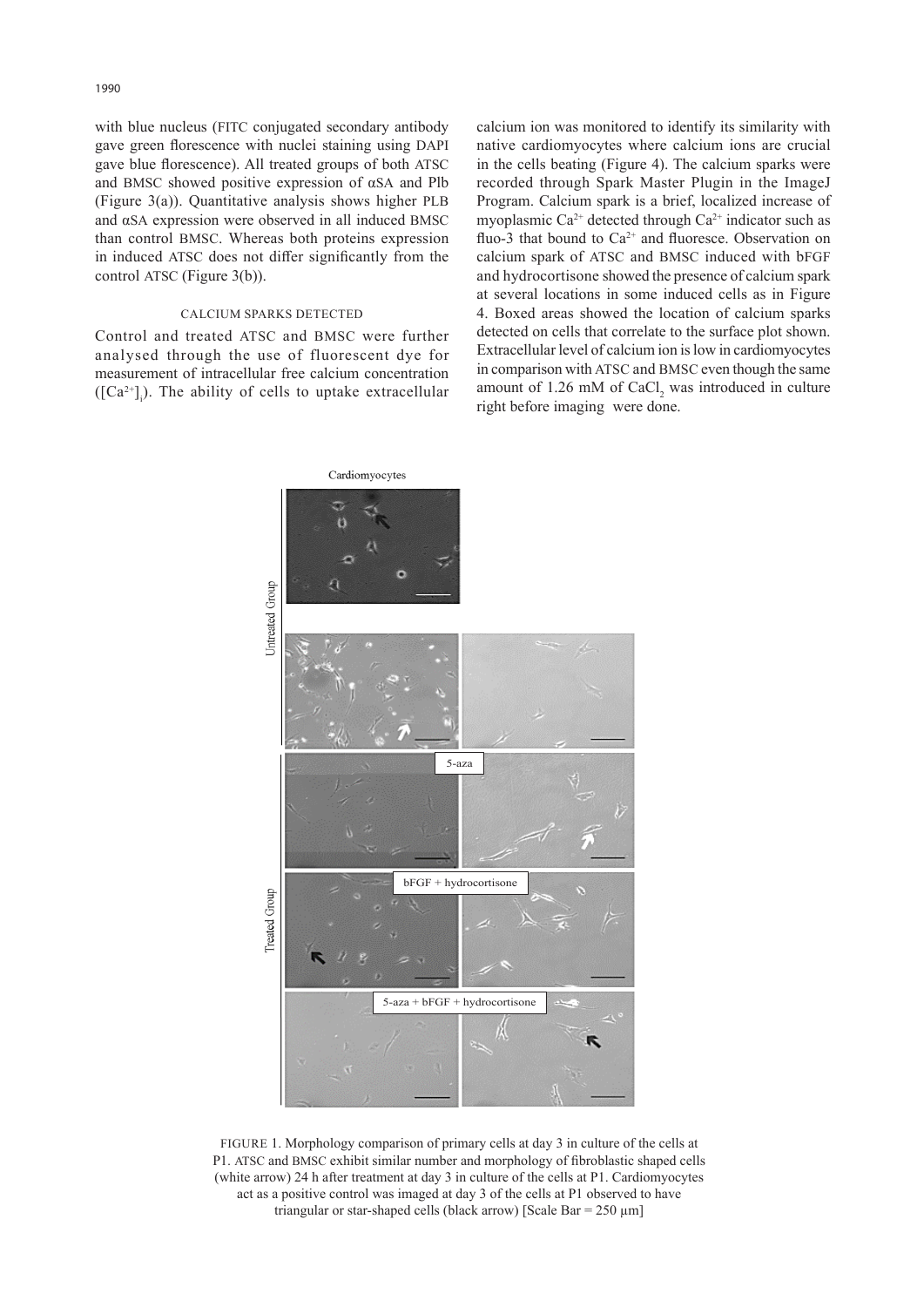



FIGURE 2. Histogram showed viability of BMSC (A) and ATSC (B) in each treated group at passage 1, 2 and 3, respectively. 5-Aza significantly inhibits ATSC and BMSC viability but the cells viability was not altered in following passages. ATSC and BMSC viability was affected with the use of induction factors in culture at  $P 1$  with  $\leq 0.05$ (One-way ANOVA)

**a)**

**b)**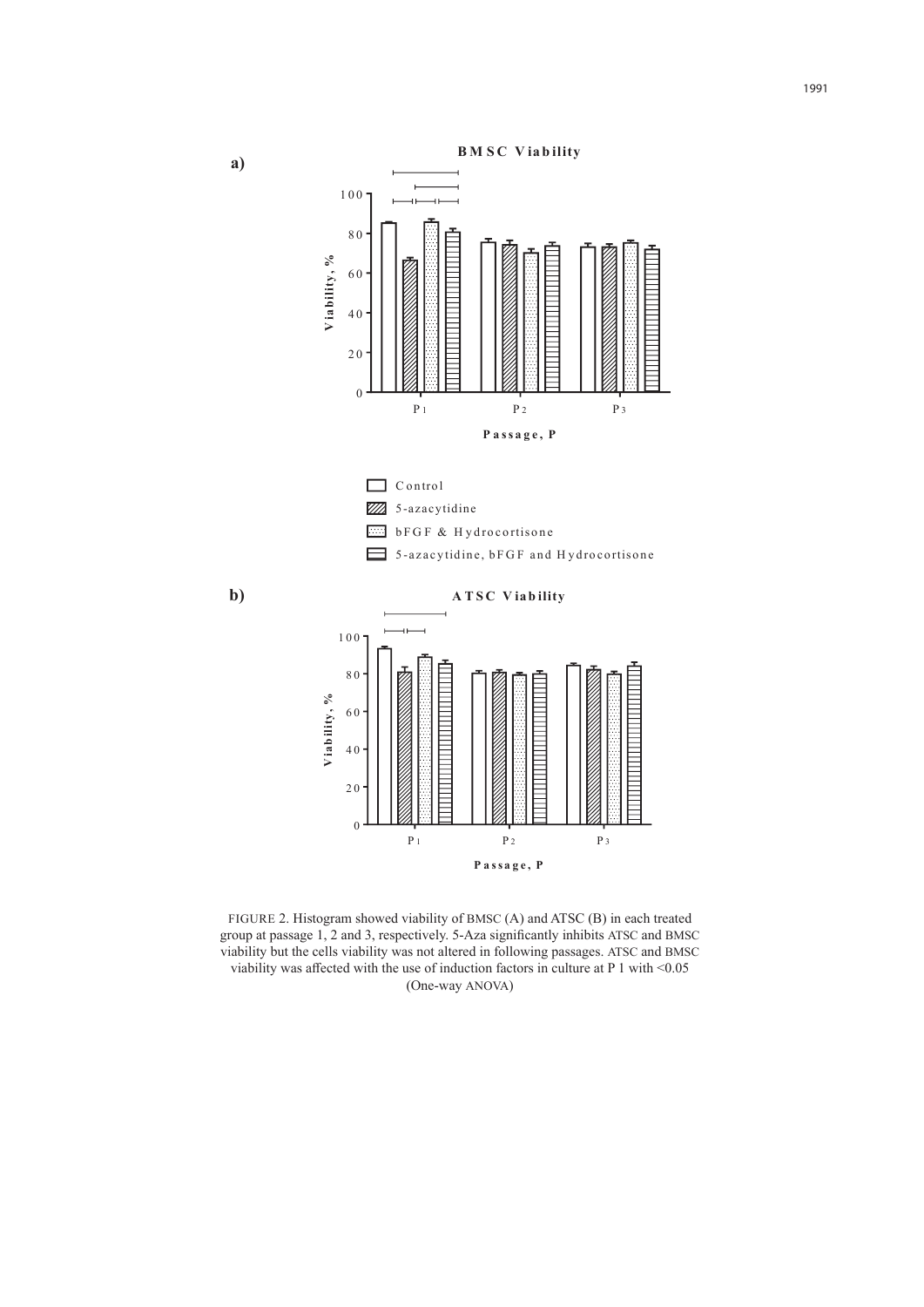



#### b) Induced ATSC and BMSC PLB Expression

Induced ATSC and BMSC &SA Expression



FIGURE 3. Immunocytochemical analysis. Comparison expression of α-Sarcomeric actin (αSA) and phospholamban (Plb) in treated group of ATSC and BMSC. Immunocytochemical analysis at P 1 shows minute number of cells with positive staining in the control group. Positive stained cells numbers increase significantly with the use of induction factors in BMSC but not in ATSC culture (One-way ANOVA). Positive stained cells appear green with blue nucleus (white arrow) [Scale Bar =  $250 \mu m$ ]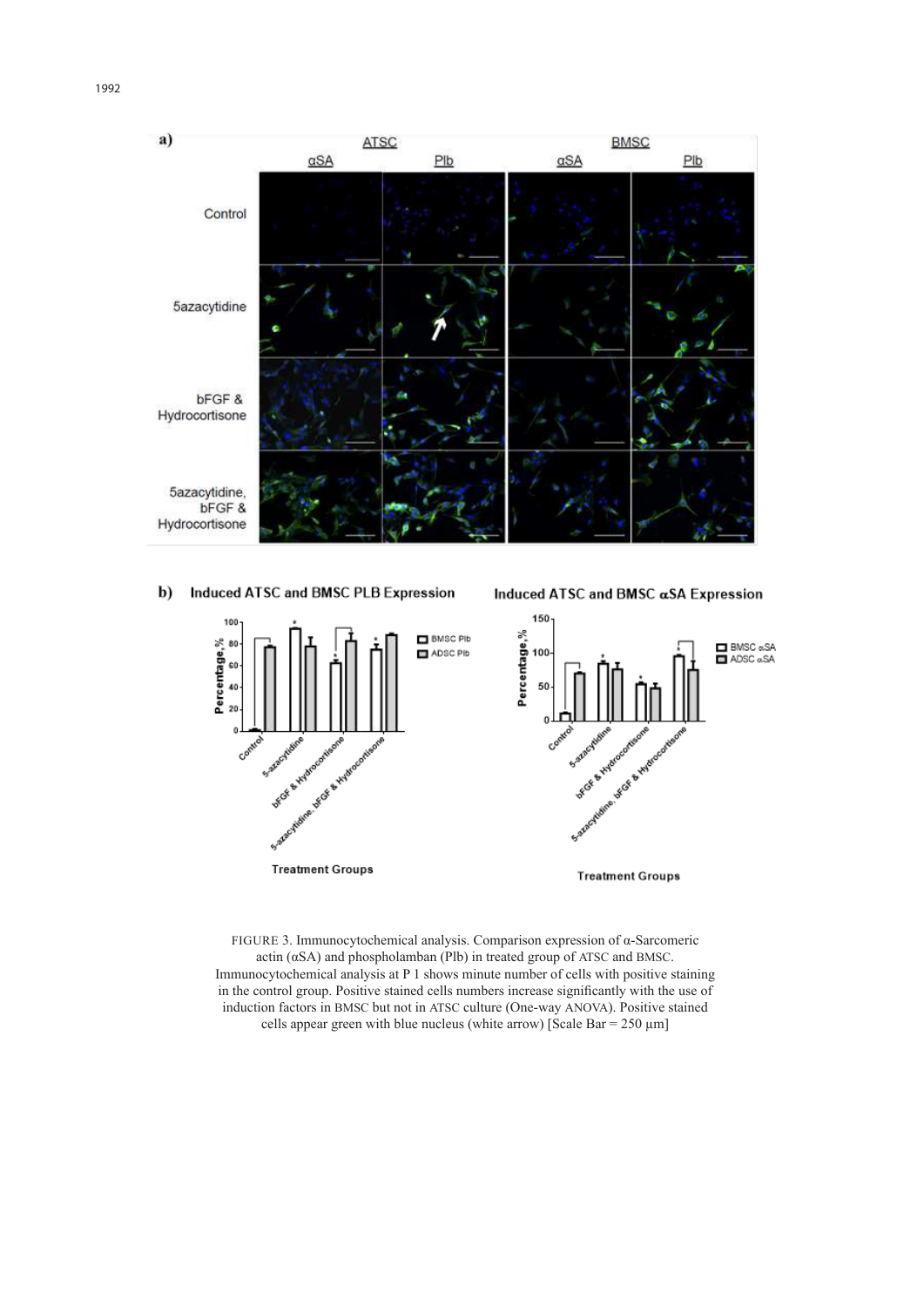

FIGURE 4. Calcium sparks analyses on cardiomyocytes; ATSC and BMSC (Both treated with 10 nM of bFGF and 50 μM of hydrocortisone) were showed in surface plot (Boxed area) where the sparks correlate with the increase of calcium ion at the same location in the cells

# DISCUSSION

Death of cardiomyocytes due to myocardial infarction and the limited to none proliferative ability of cardiomyocyte leads to the search for alternative cardiomyocytes. Alternative cell sources mainly are of stem cells derivatives (Pittenger & Martin 2004). Vast research has proven the multipotency of stem cells regardless of where they are

isolated from Kuhn and Tuan (2010). In this study, we look into the potential of mesenchymal stem cells derived from both bone marrow and adipose tissue. Both sources have been proven of their stemness by other researchers and we work in inducing both types of cells into functional cardiomyocyte-like cells. ATSCs were observed to include small fraction of a broad and larger cells aside from the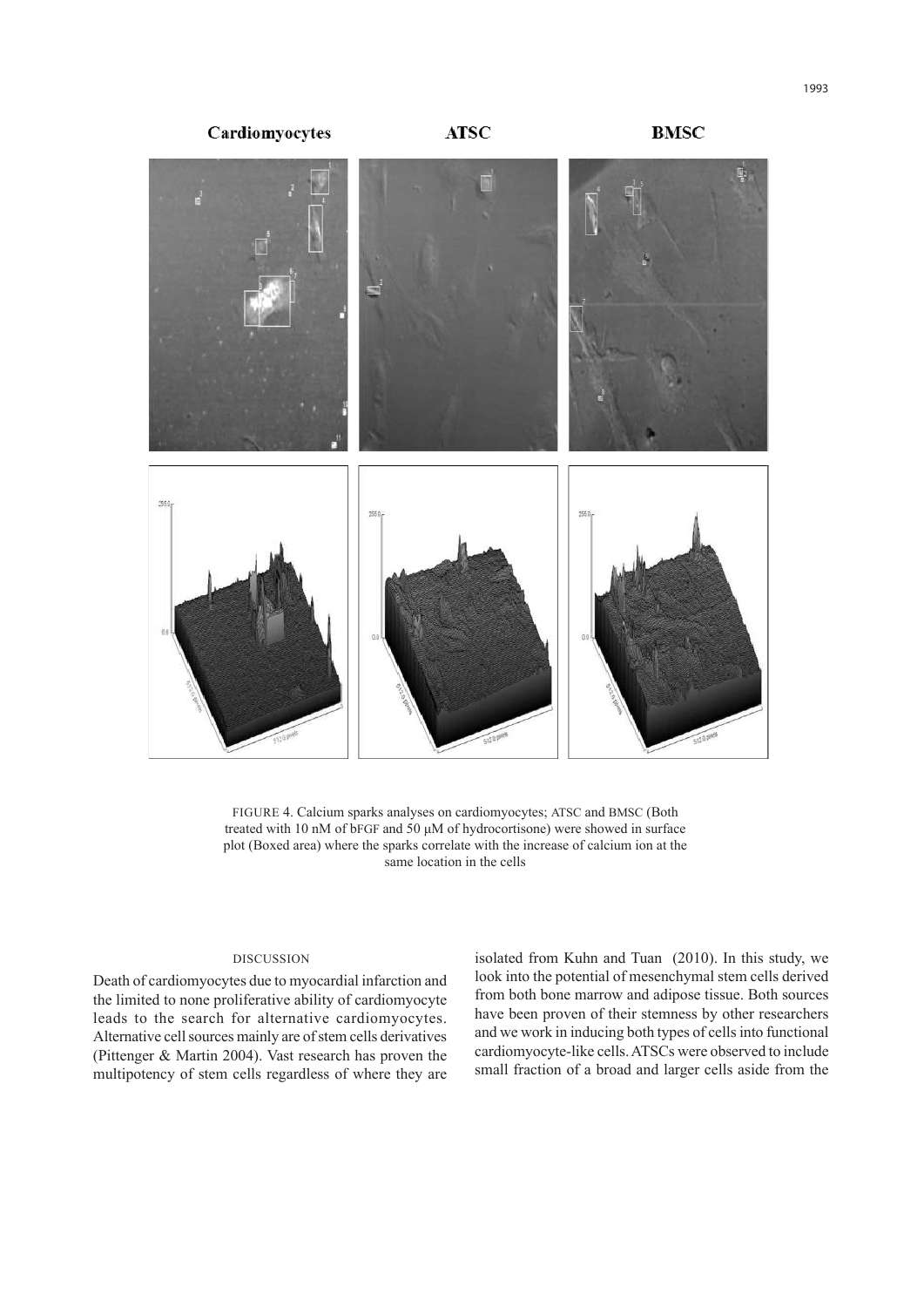spindle shape cells observed in BMSC. Our morphological observations are in line with other researchers where both BMSC and ATSC at primary culture initially are different but become more homologous after cultured longer (Guo et al. 2018). These features are typical of MSCs in culture. Cardiomyocytes isolated from left ventricular heart exhibit more polygamous shape with large aggregates and intracellular vacuole as reported by previous studies (Bird et al. 2003).

Induction factors are externally introduced to direct growth and maturation of cells to specific lineages. The most used cardiomyogenic induction factor, 5-aza was used alongside bFGF and hydrocortisone to assess their synergistic ability in cardiomyogenic differentiation. Both ATSCs and BMSCs that were exposed to these different induction factors showed no apparent morphological changes in all treatment groups. Since there are no obvious alterations to the cells morphology after exposure to induction factors, the influence of induction factors used on cell viability is of value. Both ATSC and BMSC viability that were exposed to 5-azacytidine for 24 h was significantly lower than the control group viability. Our results showed that the viability of both ATSC and BMSC were affected with incorporation of 5-azacytidine in the culture medium. However, both cells viability was restored after the passage 1. Hence, exposure to 5-aza as early as passage 1 might disrupt the cell establishment *in vitro*. ATSC and BMSC that were exposed to bFGF and hydrocortisone showed higher viability than those solely exposed to 5-azacytidine. This may be due to the paracrine effect of both factors in addition to the negative effect of 5-azacytidine. bFGF is among the growth factors that contributed to the paracrine effect and helps in cardiomyocytes proliferation and thus regeneration of the heart (Marques et al. 2008).

Distinct characteristic of cardiomyocyte are its ability to contract and beats in vitro. Immunocytochemical staining of essential structural cardiomyogenic proteins; α-Sarcomeric actin (αSA) was detected in both ATSC and BMSC exposed to induction factors but not in the control negative group. The presence of αSA is important for the contractile activity of cardiomyocytes (Yin et al. 2015). Incorporation of induction factors does contribute to αSA expression as reported by previous study (Choi et al. 2010; Li et al. 2011). ATSC and BMSC without induction factors showed only minute cell number that possesses αSA. Integral to cardiomyocyte beatings are proteins that regulates calcium ion (Ca2+) intake. Phospholamban (Plb) are located at the sarcoplasmic reticulum membrane regulates the level of intracellular Ca2+ in cardiomyocyte (MacLennan & Kranias 2003). Unlike other muscle cells,

cardiomyocytes utilized Ca2+ from both intracellular storage and extracellular fluid to generate the mechanism for contraction and relaxation (Loughrey et al. 2002). Plb was detected through immunocytochemical staining in both ATSC and BMSC with exposure to induction factors.

Changes in cytoplasmic free calcium ion concentration  $(\Delta \text{ [Ca2+]})$  gave insight on the mechanism of cardiac excitation-contraction coupling. The regulation of cardiac contractility and relaxation involved the phosphorylation of numerous proteins including sarcolemmal calcium channel, phospholamban, troponin I and troponin C (Olesen et al. 2007). Phosphorylation of calcium channel and Plb increases calcium influx during cardiac activation cycle. Hence causes sarcoplasmic calcium to increase calcium uptake. These events ultimately lead to the contraction and relaxation of cardiomyocytes (Akin et al. 2013). Therefore, to further verify whether both ATSC and BMSC were successfully induced into cardiomyocytes, the detection of Ca2+ influx is crucial. The cellular process regulated by Ca2+ concentration usually depends on the spatially localized events at specific activation sites in the cells. The smallest readily detected local Ca2+ event is termed 'Ca2+ spark'. Ca2+ spark is defined as a brief, localized increase of myoplasmic Ca2+ detected through Ca2+ indicator such as fluo-3 that bound to Ca2+ and fluoresce (Knot et al. 2005). In the current study, Ca2+ spark was seen in primary heart cells. Similarly, Ca2+ spark was also detected in induced ATSC and BMSC, proving the functionality of induced cells. Although Ca2+ sparks were not detected in every single cell, the presence of the sparks in several cells shows the possibility of induced cells to conform to cardiomyocytes function. Extracellular Ca2+ concentration or the culture calcium ion concentration was observed to be higher in both ATSC and BMSC as compared to the primary heart cell surface plot. Thus, support cardiomyocyte ability to uptake calcium ion from its surrounding which is a unique ability for cardiomyocyte (Knot et al. 2005).

# **CONCLUSION**

This study reiterates the ability of MSCs derived from both bone marrow and adipose tissues to differentiate into cardiomyocytes lineage. The synergistic effect of bFGF and hydrocortisone which is less toxic compared to 5-aza is a more preferred choice of cardiomyogenic differentiation.

#### ACKNOWLEDGEMENTS

This work was funded by the UKMMC Fundamental grant (FF-271-2009).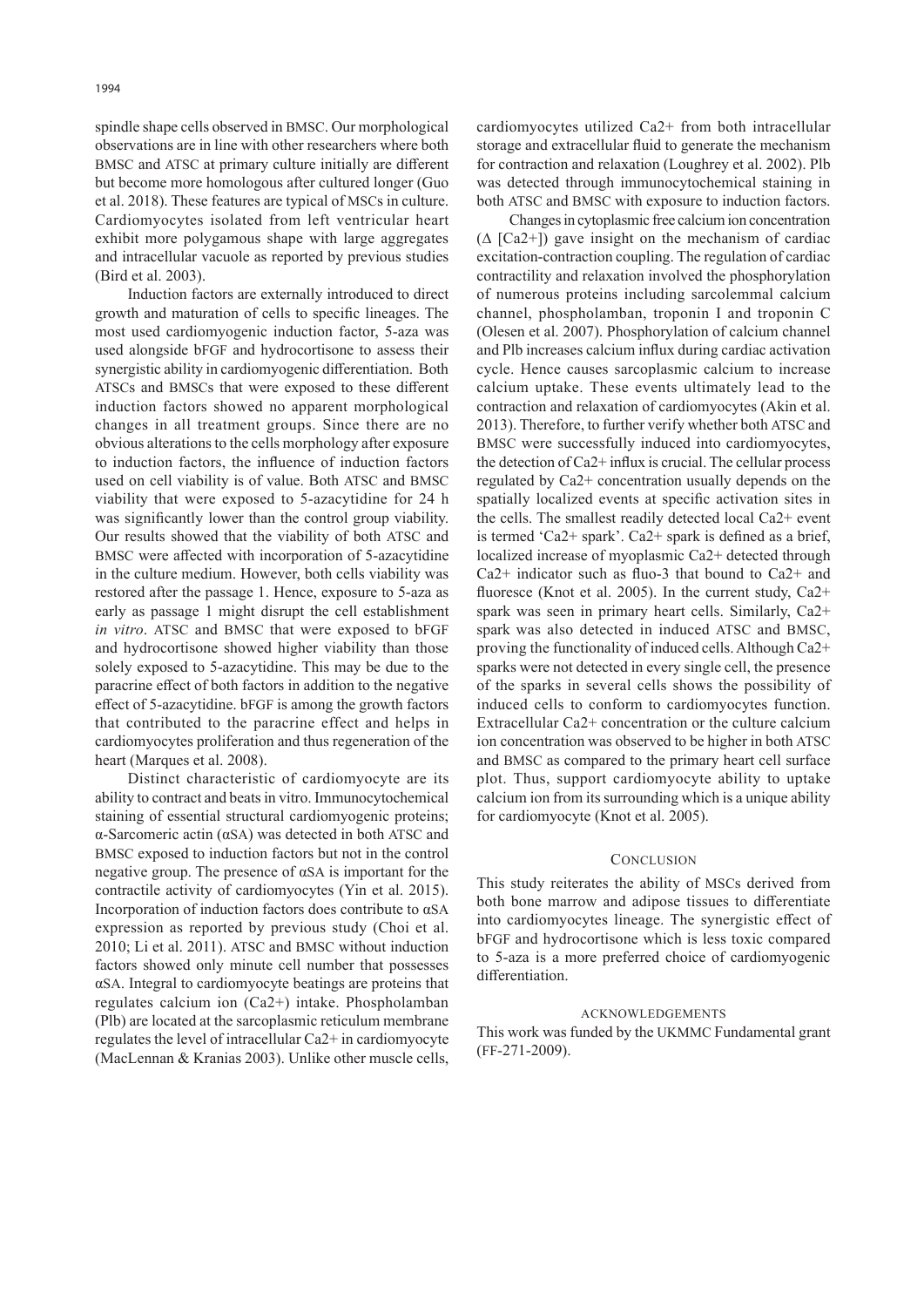#### **REFERENCES**

- Akin, B.L., Hurley, T.D., Chen, Z. & Jones, L.R. 2013. The structural basis for phospholamban inhibition of the calcium pump in sarcoplasmic reticulum. *Journal of Biological Chemistry* 288(42): 30181-30191.
- Bird, S.D., Doevendans, P. A., van Rooijen, M.A., de la Riviere, A.B., Hassink, R.J., Passier, R. & Mummery, C.L. 2003. The human adult cardiomyocyte phenotype. *Cardiovascular Research* 58(2): 423-434.
- Brade, T., Pane, L.S., Moretti, A., Chien, K.R. & Laugwitz, K.L. 2013. Embryonic heart progenitors and cardiogenesis. *Cold Spring Harbor Perspectives in Medicine* 3(10): a013847.
- Choi, Y.S., Dusting, G.J., Stubbs, S., Arunothayaraj, S., Han, X.L., Collas, P., Morrison, W.A. & Dilley, R.J. 2010. Differentiation of human adipose-derived stem cells into beating cardiomyocytes. *Journal of Cellular and Molecular Medicine* 14(4): 878-889.
- Clifford, D.M., Fisher, S.A., Brunskill, S.J., Doree, C., Mathur, A., Watt, S. & Martin-Rendon, E. 2012. Stem cell treatment for acute myocardial infarction. *Cochrane Database of Systematic Reviews* (2): CD006536.
- Colenci, R., da Silva Assunção, L.R., Bomfim, S.R.M., de Assis Golim, M., Deffune, E. & Oliveira, S.H.P. 2014. Bone marrow mesenchymal stem cells stimulated by bFGF up-regulated protein expression in comparison with periodontal fibroblasts *in vitro*. *Archives of Oral Biology* 59(3): 268-276.
- Giugliano, G.R., Giugliano, R.P., Michael Gibson, C. & Kuntz, R.E. 2003. Meta-analysis of corticosteroid treatment in acute myocardial infarction. *American Journal of Cardiology* 91(9): 1055-1059.
- Guo, X., Bai, Y., Zhang, L., Zhang, B., Zagidullin, N., Carvalho, K., Du, Z. & Cai, B. 2018. Cardiomyocyte differentiation of mesenchymal stem cells from bone marrow: New regulators and its implications. *Stem Cell Research and Therapy* 9(1): 44.
- Kaptoge, S., Pennells, L., De Bacquer, D., Cooney, M.T., Kavousi, M., Stevens, G., Riley, L.M., Savin, S., Khan, T., Altay, S., Amouyel, P., Assmann, G., Bell, S., Ben-Shlomo, Y., Berkman, L., Beulens, J.W., Björkelund, C., Blaha, M., Blazer, D.G., Bolton, T., Beaglehole, R.B., Brenner, H., Brunner, E.J., Casiglia, E., Chamnan, P., Choi, Y-H., Chowdry, R., Coady, S., Crespo, C.J., Cushman, M., Dagenais, G.R., D'Agostino Sr., R.B., Daimon, M., Davidson, K.W., Engström, G., Ford, I., Gallacher,J., Gansevoort, R.T., Gaziano, T.A., Giampaoli, S., Grandits, G., Grimsgaard, S., Grobbee, D.E., Gudnason, V., Guo, Q., Tolonen, H., Humphries, S., Iso, H., Jukema, J.W., Kauhanen, J., Kengne, A.P., Khalili, D., Koenig, W., Kromhout, D., Krumholz, H., Lam, T.H., Laughlin, G., Ibañez, A.M., Meade, T.W., Moons, K.G.M., Nietert, P.J., Ninomiya,T., Nordestgaard,B.G., O'Donnell,C., Palmieri,L., Patel, A., Perel, P., Price, J.F., Providencia, R., Ridker, P.M., Rodriguez, B., Rosengren, A., Roussel, R., Sakurai, M., Salomaa, V., Sato, S., Schöttker, B., Shara, N., Shaw, J.E.,

Shin, H-C., Simons, L.A., Sofianopoulou, E., Sundström, J., Völzke, H., Wallace, R.B., Wareham, N.J., Willeit, P., Wood, D., Wood, A., Zhao, D., Woodward, M., Danaei, G., Roth, G., Mendis, S., Onuma, O., Varghese, C., Ezzati, M., Graham, I., Jackson, R., Danesh,J., Angelantonio, E.D. 2019. World Health Organization cardiovascular disease risk charts: Revised models to estimate risk in 21 global regions. *The Lancet Global Health* 7(10): e1332-e1345.

- Kawai, T., Takahashi, T., Esaki, M., Ushikoshi, H., Nagano, S., Fujiwara, H. & Kosai, K.I. 2004. Efficient cardiomyogenic differentiation of embryonic stem cell by fibroblast growth factor 2 and bone morphogenetic protein 2. *Circulation Journal* 68(7): 691-702.
- Kelecsényi, Z., Spencer, D.L. & Caspary, W.J. 2000. Molecular analysis of 5-azacytidine-induced variants in mammalian cells. *Mutagenesis* 15(1): 25-31.
- Knot, H.J., Laher, I., Sobie, E.A., Guatimosim, S., Gomez-Viquez, L., Hartmann, H., Song, L.S., Lederer, W.J., Graier, W.F., Malli, R., Frieden, M. & Petersen, O.H. 2005. Twenty years of calcium imaging: Cell physiology to dye for. *Molecular Interventions* 5(2): 112-127.
- Kuhn, N.Z. & Tuan, R.S. 2010. Regulation of stemness and stem cell niche of mesenchymal stem cells: Implications in tumorigenesis and metastasis. *Journal of Cellular Physiology* 222(2): 268-277.
- Leon, B.M. 2015. Diabetes and cardiovascular disease: Epidemiology, biological mechanisms, treatment recommendations and future research. *World Journal of Diabetes* 6(13): 1246-1258.
- Li, K., Li, S.Z., Zhang, Y.L. & Wang, X.Z. 2011. The effects of dan-shen root on cardiomyogenic differentiation of human placenta-derived mesenchymal stem cells. *Biochemical and Biophysical Research Communications* 415(1): 147- 151.
- Li, W., Wu, D., Niu, Z., Jiang, D., Ma, H., He, H., Zuo, X., Xie, X. & He, Y. 2016. 5-azacytidine suppresses EC9706 cell proliferation and metastasis by upregulating the expression of SOX17 and CDH1. *International Journal of Molecular Medicine* 38(4): 1047-1054.
- Loughrey, C.M., MacEachern, K.E., Neary, P. & Smith, G.L. 2002. The relationship between intracellular  $[Ca(2+)]$ and  $Ca(2+)$  wave characteristics in permeabilised cardiomyocytes from the rabbit. *The Journal of Physiology* 543(3): 859-870.
- Ludman, P.F. 2018. Percutaneous coronary intervention. *Medicine (United Kingdom)* 46(9): 547-554.
- MacLennan, D.H. & Kranias, E.G. 2003. Phospholamban: A crucial regulator of cardiac contractility. *Nature Reviews Molecular Cell Biology* 4: 566-577.
- Marques, S.R., Lee, Y., Poss, K.D. & Yelon, D. 2008. Reiterative roles for FGF signaling in the establishment of size and proportion of the zebrafish heart. *Developmental Biology* 321(2): 397-406.
- Ogawa, R., Akita, S., Akaishi, S., Aramaki-Hattori, N., Dohi, T., Hayashi, T., Kishi, K., Kono, T., Matsumura, H., Muneuchi,